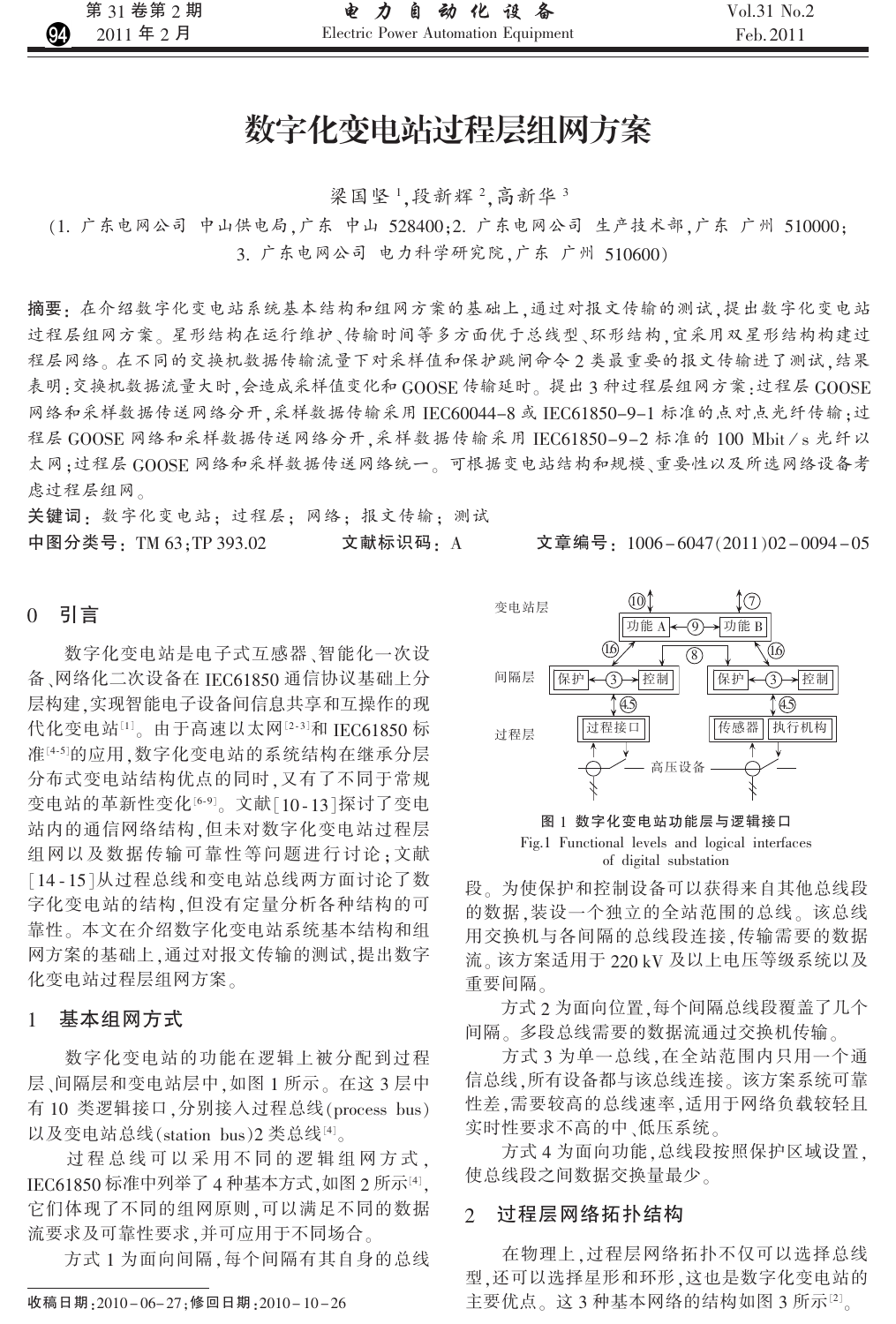

图 2 可选的过程总线结构

Fig.2 Alternative architectures of process bus



Fig.3 Basic network architectures

总线型网络结构简单 但传输速度慢 网络效率 和传输性能不高,维护困难。星形网络结构简单,便 于维护,报文延时固定,在结构上没有广播风暴的风 险。环形网络冗余度好,交换机数量较少,但网络结 构较复杂,维护困难,报文延时不固定,在结构上存 在广播风暴的风险。3 种基本网络结构之间的比较 结果见表 1。

星形结构在运行维护、传输时间等多方面优于 总线型和环形结构,适合用于构建过程层网络。

#### 数据流量对报文传输延时影响 3

每个过程层设备 IED 能够向网络发送任意大小

表 1 3 种基本网络结构比较

Tab.1 Comparison among three basic

| network architectures |
|-----------------------|
|                       |

| 网络结构 | 可靠性 | 网络延迟 | 浩价 |  |
|------|-----|------|----|--|
| 总线型  | 最低  | 较大   | 最低 |  |
| 星形   | 较低  | 最小   | 中  |  |
| 环形   | 较高  | 较大   | 最高 |  |

和速率的报文,多个 IED 发送不节制的网络流量可 能会引起网络过载,特别在故障情况下,由于网络流 量剧增可能出现网络拥塞、流量冲突等问题,不能保 证时间紧急信息传输的时延上界,出现信息丢失或 超出传输时限要求。针对该问题,在不同的交换机数 据传输流量下对采样值和保护跳闸命令2类最为重 要的报文传输进行了测试。

#### 交换机性能测试  $3.1$

数字化变电站过程层网络交换机使用了以下技术:

a. 采用带 IEEE 802.10 优先级标签的以太网数 据帧,使得具有高优先级的数据帧获得更快的响应 速度[15]:

b. 采用虚拟局域网 VLAN(Virtual Local Area Network)技术[3],将局域网内的设备按照逻辑关系(而不 是物理关系)划分成多个网段。

对交换机性能进行了2种情况下的测试。

a. 正常工况下交换机 3 层级联性能测试, 结果 见表 2。

表 2 正常工况下交换机性能测试结果

Tab.2 Results of switch performance test in normal condition

| 负载  | 单组类(A)传 | 2组类丢句率/% |      |
|-----|---------|----------|------|
| 率/% | 输延时/µs  | A组       | B组   |
| 20  | 83      |          | 0    |
| 40  | 83      |          | 0    |
| 60  | 83      | 33       | 2.4  |
| 80  | 83      | 61.2     | 16.5 |
| 100 | 2195    | 68.2     | 34   |

传输延时测试信息只有一个组类(A组):测试 信息流量达到网络负载率100%时,时延较大。丢包 率测试信息包括 2 个组类, A 组为低优先级 0, B 组 为高优先级 4: 测试信息流量超过网络负载率 50 % 时开始丢包,高优先级丢包率小于低优先级。

b. 不同加量网络广播风暴条件下交换机 3 层级 联丢包率测试,结果见表 3。

全部测试信息只有一个组类(B组)时,测试结

表 3 不同广播流量条件下交换机丢包率测试结果

Tab.3 Results of switch performance test under different broadcast flow conditions

| 负载  | 单组类(B)丢包率/%       |                   | 2组类丢包率/%          |        |
|-----|-------------------|-------------------|-------------------|--------|
| 率/% | B(5M)             | B(10M)            | B(50M)            | A(50M) |
| 20  | $\mathbf{\Omega}$ | $\mathbf{\Omega}$ | $\mathbf{\Omega}$ |        |
| 40  | 0                 | 0                 | 0                 |        |
| 60  | 0                 | 0                 | 11.8              | 11.8   |
| 80  | 0                 | 0                 | 24.7              | 24.7   |
| 100 | 4.7               | 9.4               | 29.4              | 29.4   |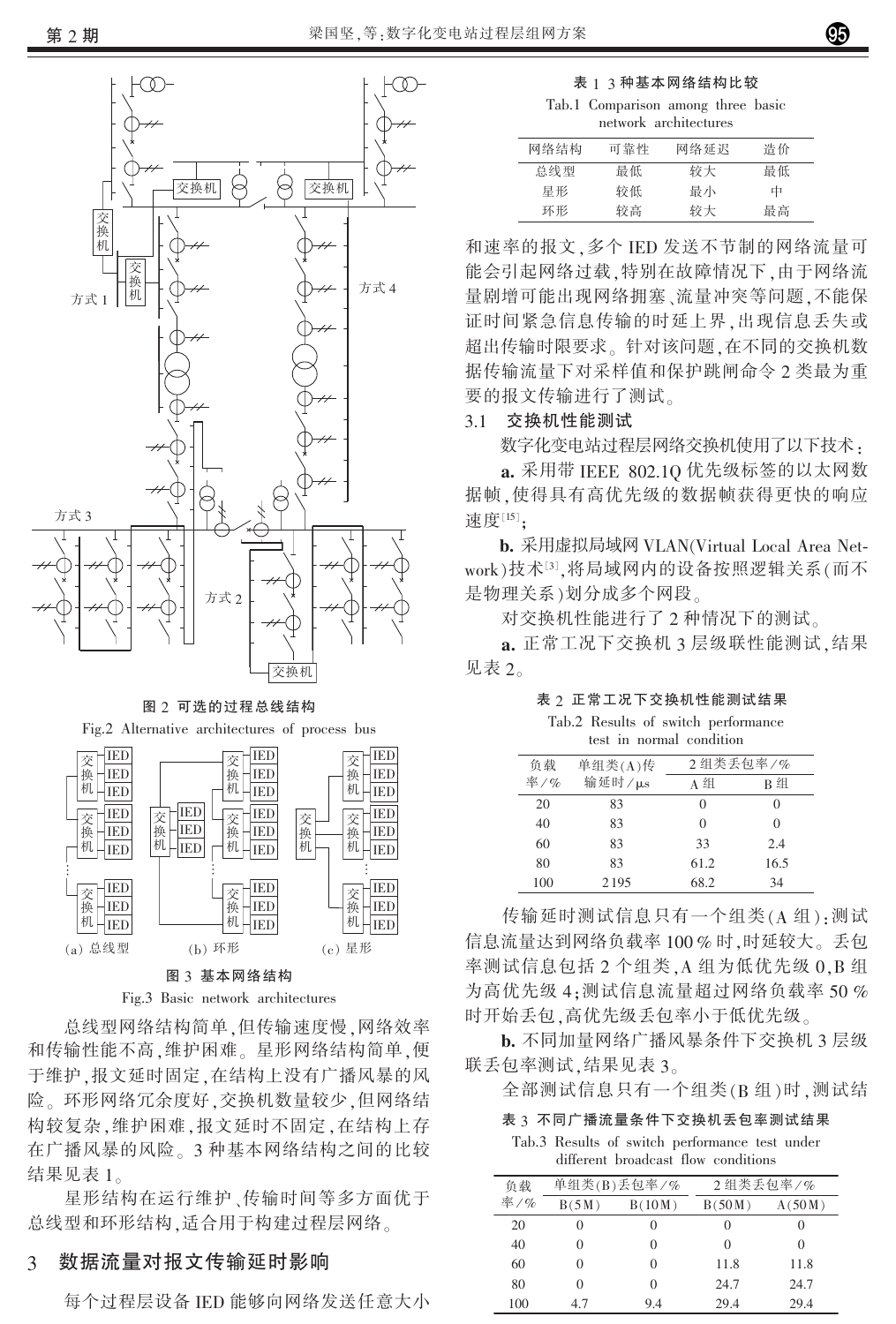果表明:广播流量小时,丢包率小。全部测试信息分 别选用 2 个不同组类, A 组为低优先级 0, B 组为高 优先级 4, 测试结果表明: 加 50 M 广播流量条件下, 优先级的设置基本不影响丢包率。

### 3.2 采样值报文传输

IEC61850 规范了 2 种采样值传输映射实现方 式,分别在标准的 9-1 和 9-2 中定义[4]。在过程层 网络传输采样值数据可使用的数据速率:

$$
f_{\rm R} \times L_{\rm max} \times n_{\rm MU} \leq D_{\rm R}
$$

其中, $D_{\rm R}$  为交换机数据速率(100 Mbit/s); $f_{\rm R}$  为采样 频率(Hz): L<sub>max</sub> 为最大报文长度(984 bit): n<sub>MII</sub> 为所连 接的合并单元(MU)的数目。

采样频率为 400×50 Hz 时, 100 Mbit/s 以太网 的带宽不足以让3个以上合并单元向同一个接收设 备传送采样值。

采样频率为 200×50 Hz 时, 推荐选择 100 Mbit/s 以太网。

采样精度受交换机报文流量影响。在过程层交 换机中对传输采样值的同一 VLAN 加面向 MAC 网 络地址的不同流量的网络报文,在小于50%流量的 条件下采样误差在要求范围内。在过程层交换机中 对传输采样值的不同 VLAN 加面向 MAC 网络地址 的不同流量的网络报文,在100%流量的条件下采样 误差仍在要求范围内。测试结果见表 4。

表 4 不同报文流量下采样值 Tab.4 Sampling value under different message flow conditions

| 对象                                     | 测试条件   |                 | $I_{\circ}$ / A     | $I_{\rm b}/A$                                                               | $I_c/A$         |
|----------------------------------------|--------|-----------------|---------------------|-----------------------------------------------------------------------------|-----------------|
| 输入                                     |        |                 | $2\angle 0^{\circ}$ | $2\angle -120^\circ$                                                        | $2/120^{\circ}$ |
| 同一<br>采样值<br><b>VLAN</b><br>不同<br>VLAN | 10% 流量 | 2.03            | 2.03                | 2.03                                                                        |                 |
|                                        |        |                 | $\angle 0^{\circ}$  | $\angle -119^\circ$                                                         | $\angle$ 120.5° |
|                                        |        | 50% 流量<br>80%流量 | 2.03                | 2.03                                                                        | 2.03            |
|                                        |        |                 | $\angle 0^{\circ}$  | $\angle -120^\circ$                                                         | $/118^\circ$    |
|                                        |        |                 | $1.78 - 2.12$       | $1.74 - 2.17$                                                               | $1.78 - 2.17$   |
|                                        |        |                 | $\angle 0^{\circ}$  | $\angle -111^{\circ} \sim -126^{\circ} \angle 112^{\circ} \sim 126^{\circ}$ |                 |
|                                        |        | 100% 流量         | 2.03                | 2.03                                                                        | 2.04            |
|                                        |        |                 | $\angle 0^{\circ}$  | $\angle$ -120.5°                                                            | $\angle$ 119.5° |

# 3.3 跳闸命令传输

GOOSE 提供了网络通信条件下快速信息传输 和交换的手段。GOOSE 服务直接映射到网络数据链 路层上,确保重要信息的优先级传递,使用广播地址 进行信息的多路发送[4]。

在没有事件发生时, GOOSE 报文按固定时间间 隔发送,间隔相对较长。发生事件时,数据发生了变 化,发送时间间隔先设为最小,后逐渐增大(一般以 间隔 2 ms、4 ms、8 ms……顺序重发), 直到事件状态 稳定, GOOSE 报文发送又变为固定时间间隔。报文 传输时间如图 4 所示[4]。

在下述3种条件下测量 GOOSE 跳闸方式与常 规出口跳闸的相对延时。

条件 1:过程层交换机不加网络报文。

条件 2. 过程层交换机不按装置地址加不同流量



图 4 GOOSE 报文传输时间

Fig.4 GOOSE message transmission time

的普通网络报文。

条件3:过程层交换机按装置地址加不同流量的 MAC 网络报文。

测试结果见表 5。

表 5 不同报文流量下 GOOSE 跳闸时间

Tab.5 GOOSE tripping time under different message flow conditions

| 序号             | 测试条件 |               | t/ms       |  |
|----------------|------|---------------|------------|--|
| 1              |      |               | 2.4        |  |
| $\overline{2}$ |      |               | 1.6        |  |
| 3              |      |               | 2.2        |  |
| $\overline{4}$ |      |               | 2.2        |  |
| 5              |      | 条件 1          | 2.2        |  |
| 6              |      |               | 2.0        |  |
| 7              |      |               | 1.7        |  |
| 8              |      |               | 1.6        |  |
| 9              |      |               | 2.6        |  |
| 10             |      |               | 1.8        |  |
| 11             |      |               | 1.7        |  |
| 12             |      | 报文流量          | 2.2        |  |
| 13             |      | 为网络<br>容量 10% | 2.0        |  |
| 14             |      |               | 3.8        |  |
| 15             | 条件 2 |               | 3.9        |  |
| 16             |      |               | 3.4        |  |
| 17             |      | 报文流量          | 8.8        |  |
| 18             |      | 为网络           | 16.7       |  |
| 19             |      | 容量 50%        | 13.7       |  |
| 20             |      |               | 1.7        |  |
| 21             |      | 报文流量为         | 2.3        |  |
| 22             |      | 网络容量1%        | 2.7        |  |
| 23             | 条件3  | 报文流量为         | 16.5       |  |
| 24             |      | 网络容量 5%       | 15.3       |  |
| 25             |      | 报文流量为         | GOOSE 未见出口 |  |
| 26             |      | 网络容量 10 %     | GOOSE 未见出口 |  |

注: t 为 GOOSE 出口比常规接点出口延时。

测试结果表明:交换机网络数据流量大时,会造 成 GOOSE 传输延时。IEC61850-5 规定 GOOSE 报文 传输延迟不得超过 4 ms. 在过程层组网中应注意保 证跳闸命令传输的实时性。

#### 过程层组网  $\overline{4}$

监控层网络数据量大,突发性强,传送实时性要 求不高。过程层 GOOSE 网络数据量不大,具有突发 性,传输要求可靠性高、实时性强;采样数据传送网 络数据量特别大,实时性、稳定性、可靠性都要非常 高.延时需要确定。

为避免监控层网络数据流量影响采样值和跳闸 出口,过程层 GOOSE 网络和采样数据传送网络可与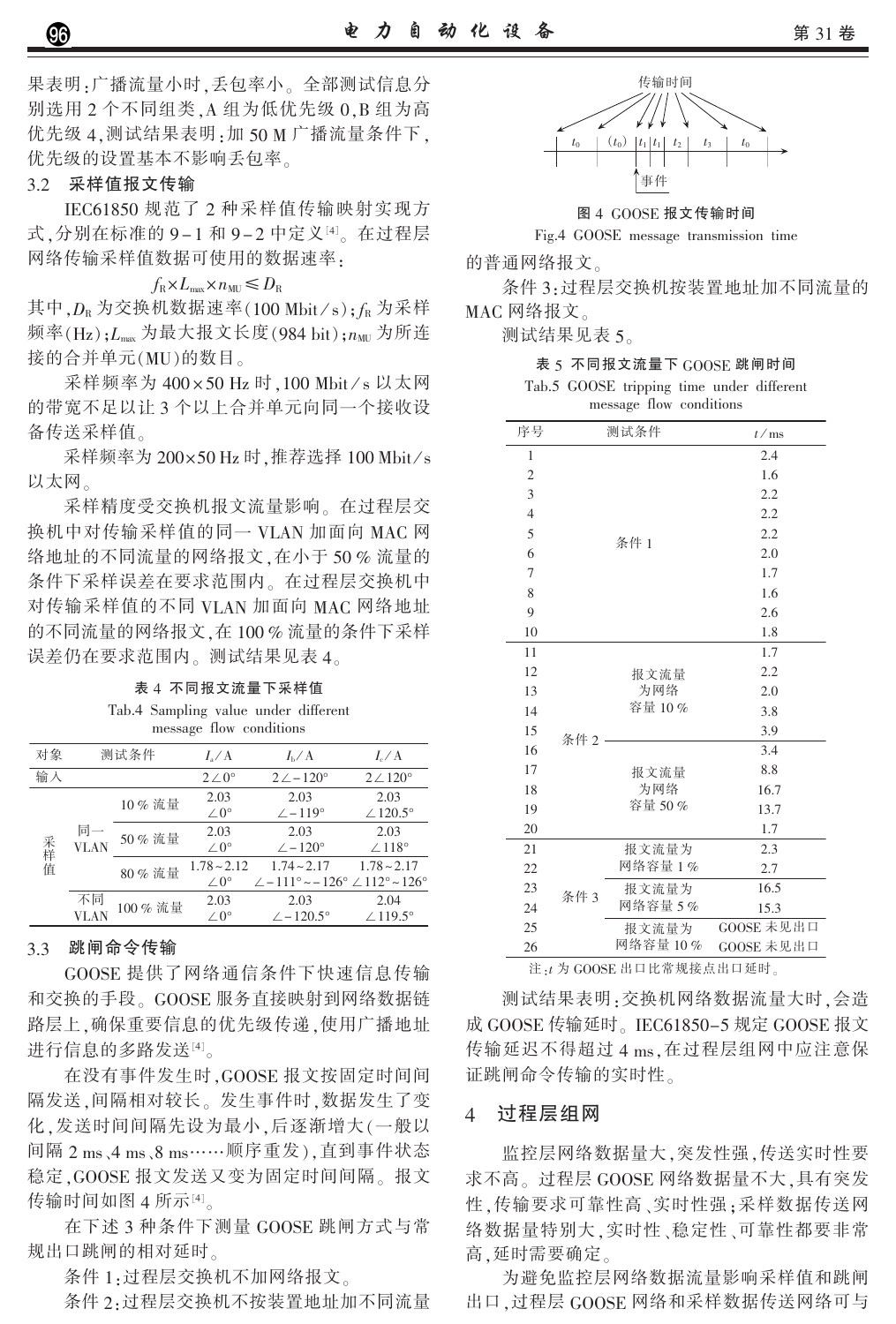监控层网络从物理上分开。

#### 4 1 方案 1

方案 1:过程层 GOOSE 网络和采样数据传送 网络分开,采样数据传输采用 IEC60044-8 或 IEC 61850-9-1 标准的点对点光纤传输[16]。

过程层 GOOSE 网络采用星形双光纤以太网,按 电压等级分开组网:并采用支持优先级和 VLAN 功能 的交换机。在应用 IEEE802.10 时,不同报文采用不 同的优先级:保护跳闸命令和闭锁命令设为最高级, 遥控分合闸、断路器位置信号等设为次高级,刀闸位 置信号和一次设备状态信号设为普通级。采用 VLAN技术,将局域网内的设备按网络化保护功能逻 辑划分成多个网段,可减少网络流量。

# 4.2 方案 2

方案 2: 过程层 GOOSE 网络和采样数据传送网 络分开,采样数据传输采用 IEC61850-9-2 标准的 100 Mbit/s 光纤以太网, 按间隔分段, 接入不超过 5 个合并器,采样报文数据速率为(200×50)×984×5= 49.2×10<sup>6</sup> (bit⁄s) ≪100 (Mbit⁄s), 不大于 50 %, 可 保证精度。

利用 VLAN 技术实现母线电压的多间隔共享. 避免大量的采样数据同网传输。

采用分布式母线保护子站从间隔获取采样数 据,经过处理形成低采样速率的同步数据,然后通过 光纤送给主站,降低对带宽的要求,如通过子站将 200×50 Hz 的采样频率降到 20×50 Hz,接入 20 个间 隔时网络数据速率为(20×50)×984×20=19.68×10<sup>6</sup>  $(bit/s) \ll 100(Mbit/s)$ 

GOOSE 网络设置同方案  $1_{\circ}$ 

#### 4.3 方案 3

方案 3:过程层 GOOSE 网络和采样数据传送网 络统一,采样数据传输采用 IEC61850-9-2 标准的 100 Mbit/s 光纤以太网, 按间隔分段。本间隔电流和 线路电压采样频率需降低至 20×50 Hz,报文数据 速率为 $(20 \times 50) \times 984 \times 1 = 0.984 \times 10^6$  (bit/s) < 100  $(Mbit/s)$ , 不大于1%, 可保证 GOOSE 出口可靠性。 采样数据与保护跳闸命令、闭锁命令设为最高优先级。

### 4.4 方案比较及案例

方案1 敷设光纤多,使用交换机较少,采样数据 与 GOOSE 网络分开,可靠性较高,适用于重要程度 高的 220 kV 及以上变电站。

方案2 敷设光纤少,使用交换机较多,采样数据 与 GOOSE 网络分开,可靠性较高,适用于一般 220kV、 110 kV 变电站。

方案 3 采样数据与 GOOSE 网络统一,结构简 单,但数据传输延时受网络流量影响,可靠性较低, 适用于线路 - 变压器组等接线简单、无录波要求 的 110 kV 变电站。

案例:某枢纽 220 kV 数字化变电站 220 kV、110 kV 为双母线带旁路, 6回 220 kV 出线、7回 110 kV

出线、3台变压器:过程层采用方案1组网。图5为 线路故障时保护动作跳闸录波图。



图 5 线路故障录波

Fig.5 Recorded fault waveforms

线路保护动作出口时间见表 6。

表 6 线路保护动作时间 Tab.6 Action time of line protection

| 保护装置   | 跳闸出口 $t_1/s$ |        | 重合闸出口 t <sub>2</sub> /s |              |
|--------|--------------|--------|-------------------------|--------------|
|        | 常规接点 GOOSE   |        | 常规接点                    | <b>GOOSE</b> |
| 931 保护 | 37.646       | 37.650 | 38.500                  | 38.502       |
| 902 保护 | 37.649       | 37.651 | 38.500                  | 38.503       |

实际运行情况表明:采样值正常, GOOSE 出口 只比常规接点出口延时 2~4 ms,满足要求。

#### $\overline{5}$ 结语

研究表明:交换机数据流量大时,会造成采样值 变化和 GOOSE 传输延时。本文提出了3种过程层组 网方案.可根据变电站结构和规模、重要性以及所选 网络设备考虑过程层组网,保证数字化变电站过程 层数据传输的实时性和可靠性。

### 参考文献:

- [1] 高翔. 数字化变电站应用技术[M]. 北京:中国电力出版社,2008:  $14 - 21$ .
- [2] 习博,方彦军. 嵌入式监测系统中网络通信的研究与实现[J]. 电 力自动化设备, 2004, 24(7): 68-70. XI Bo, FANG Yanjun. Research and implementation of network communication in embedded monitoring system[J]. Electric Power Automation Equipment, 2004, 24(7): 68-70.
- [3] 张奇智, 尹汝波. 交换式工业以太网的现状和研究[J]. 传感器世 界, 2005, 11(2): 34-39. ZHANG Qizhi, YIN Rubo. The state of art switched industrial Ethernet [J]. Sensor World, 2005, 11(2): 34-39.
- [4] IEC. IEC61850 Communication networks and systems in substations[S]. Geneva, Switzerland: IEC, 2004.
- [5] 谭文恕. 远动的无缝通信系统体系结构[J]. 电网技术, 2001, 25(8):  $7-10.$

TAN Wenshu. Seamless telecontrol communication architecture [J]. Power System Technology,  $2001$ ,  $25(8)$ ;  $7-10$ .

[6] 张沛超,高翔,顾黄晶,等. 全数字化保护系统的主要问题及解决 方案[J]. 电力自动化设备, 2007, 27(6): 104-107.

ZHANG Peichao, GAO Xiang, GU Huangjing, et al. Main issues of all-digital protection system and solutions [J]. Electric Power